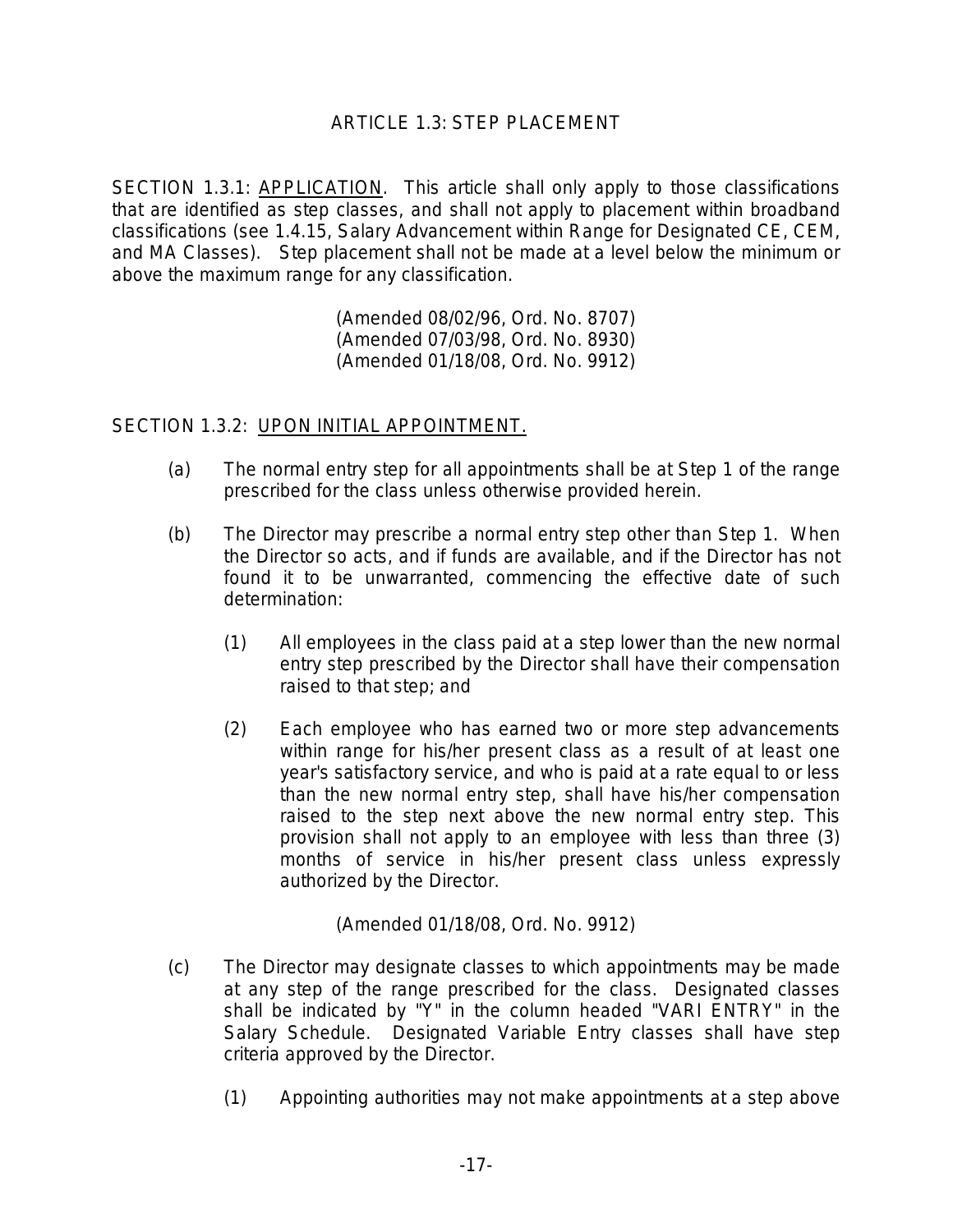the normal entry step for such classes, unless approved by the Director. Appointments above the normal entry step shall take into consideration current job market conditions and available funds.

(2) If an appointment is made above the normal entry step based on Variable Entry criteria, all employees in the class in the same department who were appointed at the normal entry step and whose qualifications would have merited their appointment to a step above the normal entry step shall advance on the first day of the next succeeding biweekly pay period to an appropriate higher step determined by the Director.

> (Amended 01/18/08, Ord. No. 9912) (Amended 06/17/11, Ord. No. 10153)

# SECTION 1.3.3: SPECIAL CIRCUMSTANCES.

- (a) Employee Formerly Paid by Another Governmental Agency. Upon entry into County Service the following employees shall be paid at the step determined by the Director to be most appropriate in view of past service, seniority, leave privileges and other pertinent factors of past employment:
	- (1) A person previously serving under the direction of an appointing authority, although paid by another government agency;
	- (2) A person previously in the Unclassified Service or Court Service who enters the Classified or Executive Service with no substantial change in duties or responsibilities.
	- (3) A person employed by another governmental agency whose functions and positions are transferred to the Classified Service, who subsequently becomes an employee in the Classified or Executive Service with no substantial change in duties or responsibility.
- (b) Re-employment of Former Permanent Employees. Upon approval of the Director, a former employee who had obtained permanent status and resigned and, within three (3) years of the date of resignation, is certified and re-employed from the eligible list for the class held immediately prior to resignation, may be paid at a step higher than the normal entrance step but at no more than the step attained in the class in which the employee held permanent status at the time of resignation, or as authorized under the provisions of subsection (c) of Section 1.3.2, relating to variable entry classes.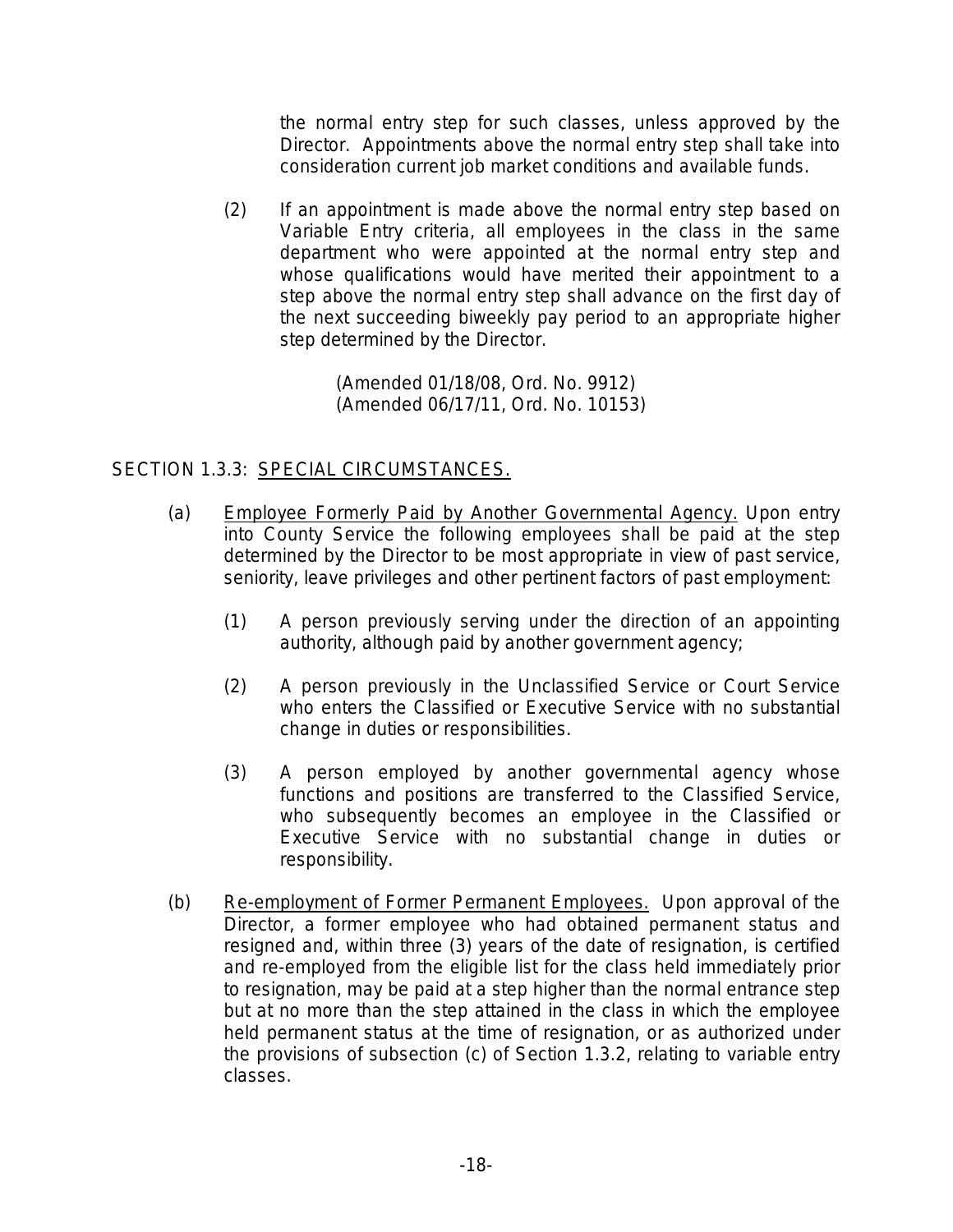- (c) Re-employment of Former Temporary Employee. The Director shall determine the salary step for a former employee upon re-entry into the County service, who, within the immediately preceding two-year period, served under any appointment other than a permanent appointment.
- (d) Reinstatement. An employee appointed from a reinstatement list after having been laid off shall be paid at the step (but in the current range for the class) at which paid when laid off, but in no event lower than the normal entry step for the class.

SECTION 1.3.4: SPECIAL CONDITIONS FOR STEP PLACEMENT FOR PROMOTIONS, TRANSFERS TO A DIFFERENT CLASS AT THE SAME SALARY RANGE, AND DEMOTIONS. Each of the following conditions apply to the entitlements established by Sections 1.3.5 (Promotion), 1.3.6 (Transfer), and 1.3.7 (Demotion):

- (a) The previous appointment must have been other than provisional or emergency.
- (b) The employee shall be placed at a step at least as high as if he/she were entering County Service in the different class.
- (c) The employee shall not receive compensation in excess of the maximum step established for the different class.

(Amended 01/18/08, Ord. No. 9912)

# SECTION 1.3.5: PROMOTION.

- (a) "Promotion" means the appointment of an employee from one class to a different class for which the maximum salary step is higher than that of the former class.
- (b) The salary step of a promoted employee shall be set by equating the employee's current hourly rate with the same hourly rate in the new class and advancing one step. The employee shall be placed at the lowest step of the new class that provides for a minimum five percent (5%) increase.
- (c) If the new class does not contain an hourly rate that equals the employee's current hourly rate, and the next highest hourly rate is the highest step for the new class, the employee shall be advanced to the highest step for the new class.

(Amended 03/17/95, Ord. No. 8510)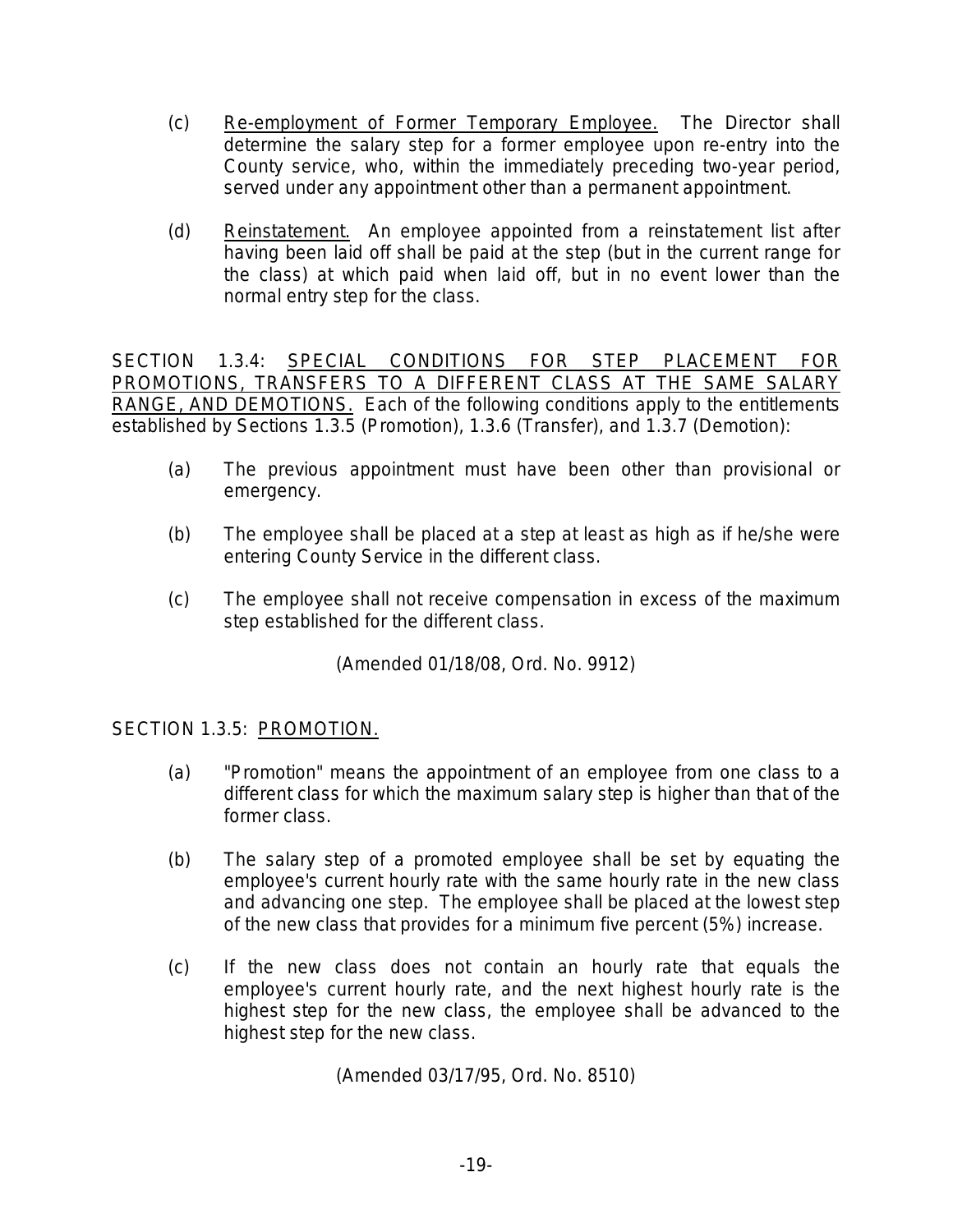## SECTION 1.3.6: TRANSFER.

- (a) "Transfer" shall mean the movement of an employee where the employee's rate of pay does not change, but the employee is moving from either:
	- (1) One classification to another classification where the top of the salary ranges for both classifications are the same; or
	- (2) One department to another department within the same classification.
- (b) An employee moving from one position to another position within the same department (business unit) and the employee's classification is not changing, is not considered a transfer and shall be deemed to be a reassignment, with no change in compensation.
- (c) An employee placed on a transfer list pursuant to Civil Service Rule III, Section 3.2.6 Transfer Lists, subsection (a)(2) who is subsequently appointed from the transfer list, is considered transferred and not promoted. The step shall be set at the step in the former class to which the employee would have advanced if the employee had remained in the former class.

(Amended 01/18/08, Ord. No. 9912) (Amended 04/18/14, Ord. No. 10333)

SECTION 1.3.7: DEMOTION. "Demotion" means a change in appointment to a class having a lower top prescribed pay rate.

- (a) A demoted employee's step shall be set at the same step for the demoted class as for the former class, except that the step shall not be set lower than the normal entry step, or higher than the top step of the class into which the employee is demoting.
- (b) Where an employee who is currently in a broadband classification voluntarily demotes to a step classification, the employee's hourly rate shall be set at the closest step to, but not greater than, the base hourly rate held by the employee prior to demotion.
- (c) If the demotion is to the class in which the employee served immediately prior to being promoted, the demoted employee's step shall be set at the step held immediately prior to promotion.